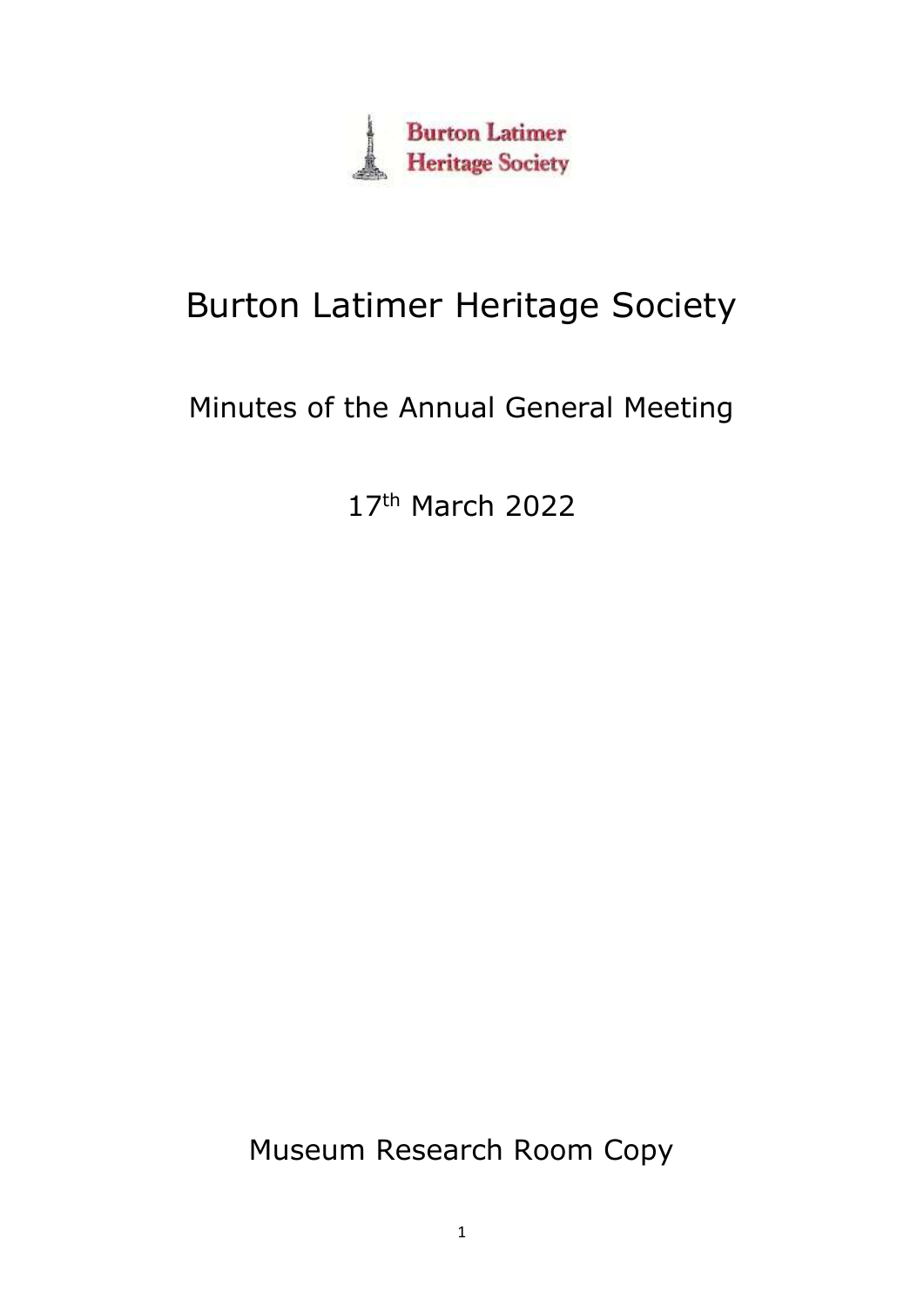## **Burton Latimer Heritage Society**

#### **Minutes of the Annual General Meeting held on Thursday 17th March 2022**

#### **Held at the Burton Latimer Civic Centre**

#### **Present:**

**Committee Members: -** Christopher Long (Chair), John Meads (Secretary), Ian Watson (Treasurer), John Peck, Tony Dacre, Godfrey Bigley (Minutes Secretary)

**Members: -** Sue Hartley, Joan Holmes, Margaret & Peter Jones, Penny Lucas, Derrick Smith, Derek, Turner, Marion & Robert Turner, Paul Cooper (Speaker)

**Item 1 - Apologies:** - Janet Meads, Janet Peck, Linda Gregory (committee Member), Ruth Groome (BLTC Representative) P. Hartley, S Welch, Margret Heels, Helen Featherstone,

**Item 2 Minutes of Previous Annual General Meeting held on 22nd March 2019:** agreed without amendment and signed by the chair

#### **Item 3 - Matters arising:** none

#### **Item 4 – Chair's Report: -**

Chris Long presented the following report:-

Good evening, everyone and welcome to the Burton Latimer Heritage Society annual general meeting. It is pleasing to see you here after the unpleasant experiences of the past two years. Let us hope all that is now behind us.

Welcome also to those of you who are not members and I hope that if you like what you hear and see tonight you may wish to join the Society. Membership forms will be available after the meeting.

Burton Latimer is a very friendly and interesting town, with many buildings of interest and I think a society such as ours is very important in keeping that heritage alive.

I would like to thank all the committee members, members of the events and projects group, museum supervisors, magazine deliverers and all those others who have helped in the running of the society, including those invisible helpers, the wives, partners and families who help them with their duties. I would like to extend thanks to Janet Meads who, with her husband John, was a founder member of the society, Janet, who cannot be here tonight will not now be standing as a member of the committee. I am sure that all who know her recognise that her input over the past 22 years has been invaluable to the Society. As a small token of their appreciation the committee have sent her a bouquet of flowers.

Thanks are also due to Tony Dacre who has attended the museum on most Thursdays when the museum was open and has given much assistance to visitors with their family history research.

2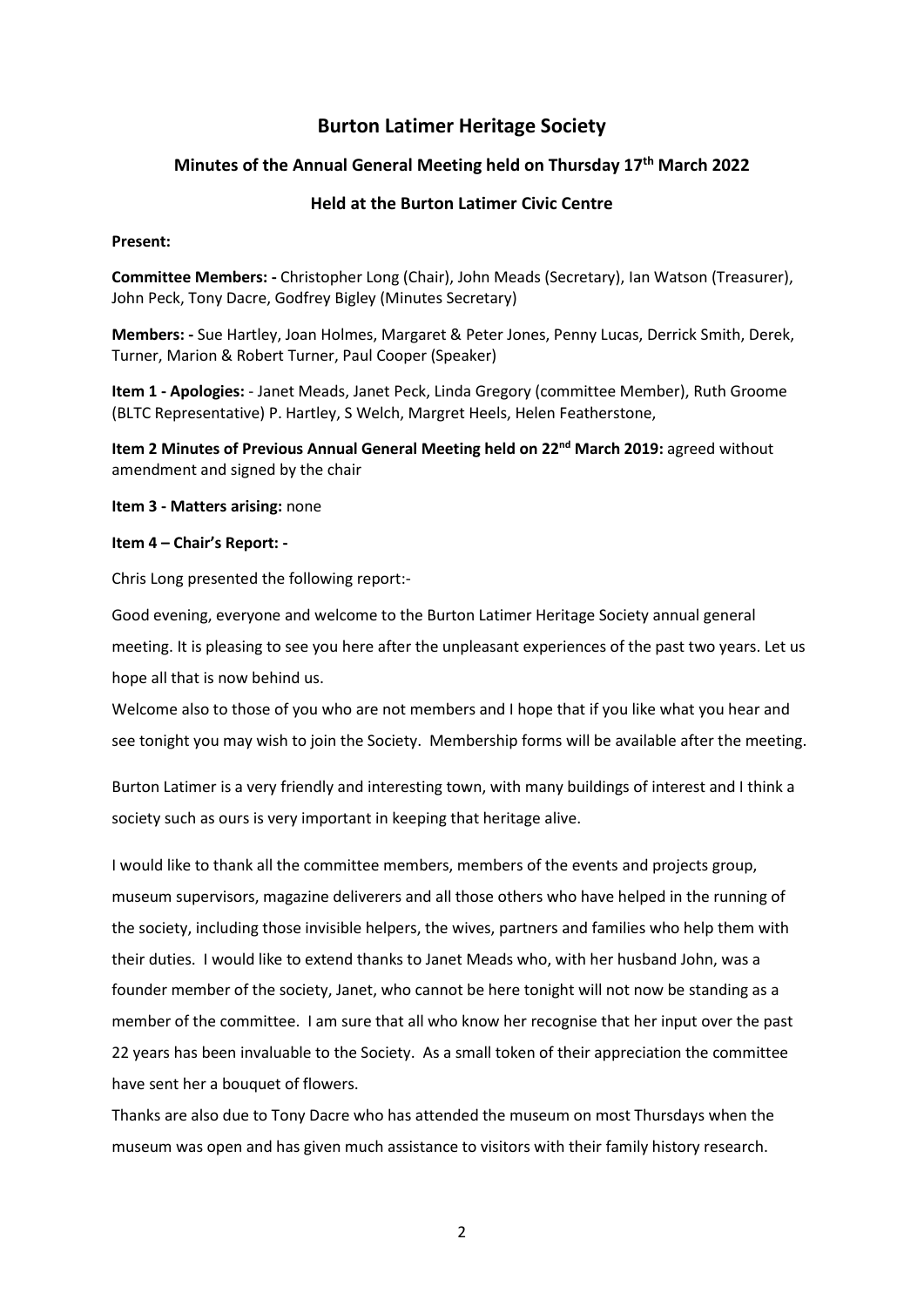On a sad note I must express my condolences to the families and relatives of those members we have lost since the last annual general meeting: Ivan Cox who was a founder member of the committee and who put in a tremendous amount of work over the years, even after he had ceased to be a committee member; Trevor Cooper, also a founder member whose knowledge of the town was invaluable and whose sense of humour will be greatly missed, and Mike Roche who was the Town Councils representative .

In 2019 the Society held two successful exhibitions, "Ordinary Women, Extraordinary Lives" and "Burton in the 1930, End of an Era". The exhibition in 2020, "Our Sporting Town Then and Now" had only just opened when it was forced to close due to lockdown restrictions, but the exhibits remained in situ and the exhibition was held later. The current exhibition opened last Saturday. Now we are up and running again the Projects Group run by Linda Gregory has been responsible for arranging several heritage walks and coffee mornings which raised money for the Society. In addition, Linda has been giving Family History lessons the fees for which she has kindly donated to the society. She has also been responsible for running the Society's Facebook group which has helped to increase the membership.

That is all I have to say for the moment, but I hope that you will all remain after meeting to partake in the refreshments and hear Paul Cooper's talk.

#### **Item 5 –Secretary's Report: -**

John Meads presented the following report: -

When preparing for an AGM it's not usually too difficult to draw up a list of who and what, as secretary, I should be drawing attention to during the past year. Tonight, having missed both the 2020 and 2021 AGMs, I've had to go back to April 2019 to pick out what to comment on. We had just opened the "Ordinary Lives, Ordinary Women" exhibition when the last AGM was held, and a very successful exhibition it was. This was followed by the "Burton Latimer in the 1930s" exhibition. Over 1100 visitors came to these exhibitions. The first exhibition of 2020 was "Burton Latimer – Our Sporting Town" which attracted 73 visitors on the first day. Little did we know that it would be open for only two more days before Covid-19 struck. We then closed the exhibition until a special opening at the end of November 2021 when the Town Council planted a tree outside the Civic Centre to commemorate the townspeople who had lost their lives during the pandemic. This opening was successful, so it was decided to re-open the museum for the Christmas Lights switch-on and the day of a Coffee Morning in early December, both of which attracted lots of visitors. The current exhibition "We had one of those too!" is proving to be popular – even though it makes some of us feel quite old! Here I must thank Linda Gregory, Tony Dacre and Penny Lucas for setting it up. For twenty years my wife Janet and I have been setting up exhibitions almost by ourselves so it's such a relief to know we have three people who can do the job that we are not physically able to do anymore. Thanks, are also due to the supervisors, one or two of them are new, and once again, it's good to see others gradually taking over these duties.

The Society took the opportunity during lockdown to make improvements in the museum, a new bookshelf, a new cabinet, a new display board and alterations to an office cupboard. These were done professionally, but in addition to that, Godfrey Bigley has also been a great help by carrying out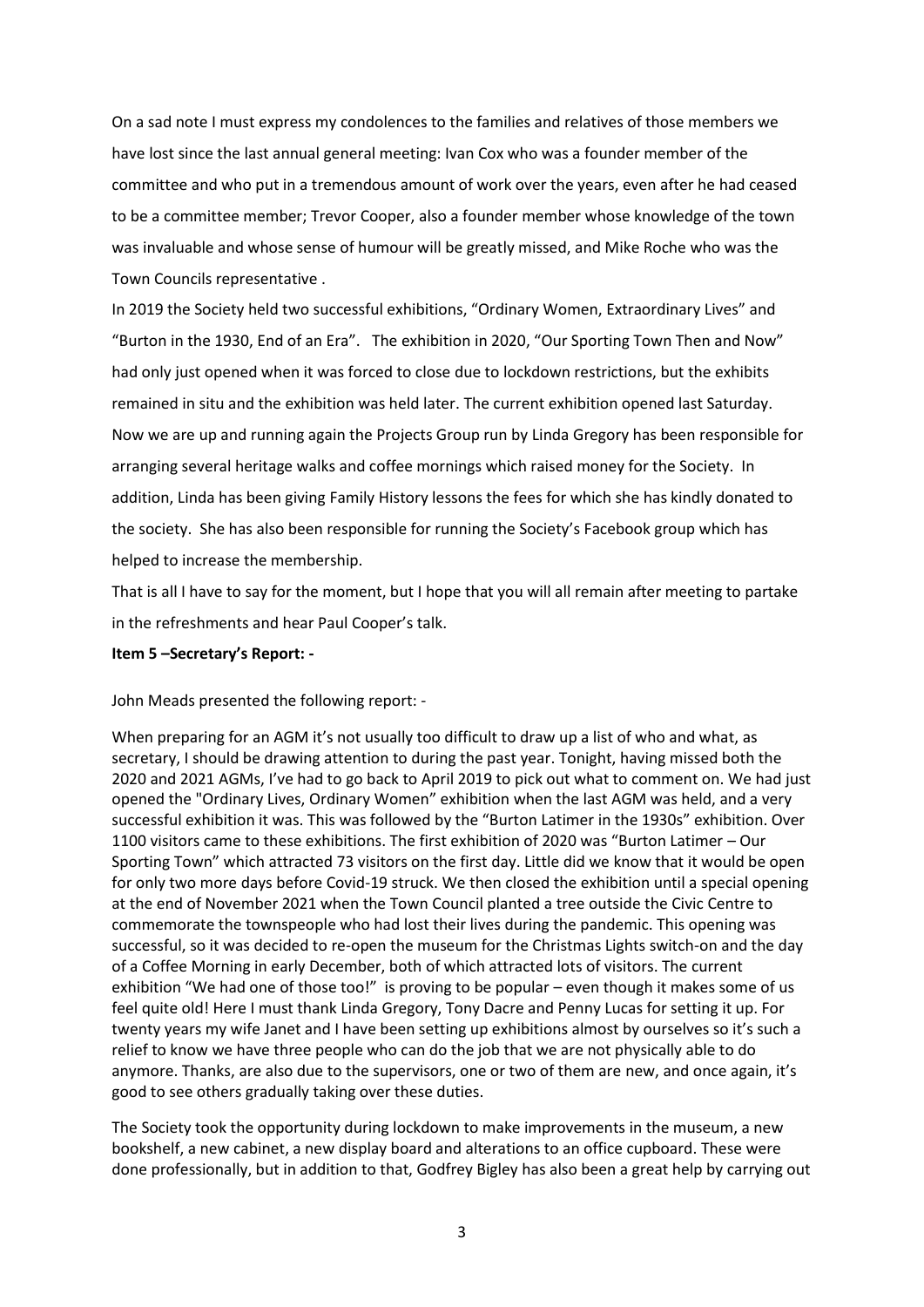electrical and other essential jobs that will make life safer and more convenient for museum supervisors and visitors. Linda and Tony had a great tidy-up and disposed of a lot of obsolete equipment and general rubbish*.* The Society has bought new acid-free artefact packaging and storage boxes for our collections and Janet, and I have re-packed them and put them on a database and photographed a lot of them.

We have added newly designed mugs, tea towels and shopping bags to the range of Burton Latimer themed items for sale in the museum – all at reasonable prices. The Town Trail leaflets have been printed professionally together with a new brochure for distribution around other museums and to give to our own museum visitors. At the beginning of the pandemic, I increased the size of the newsletter from eight pages to twelve. The thinking behind this was that not being able to visit the museum or attend other events, members weren't getting their money's worth, so it would help compensate. Obviously, it is costing more to print, but members seem to appreciate it and it gives the opportunity to include longer articles so this will probably continue. Postage continues to rise affecting the cost of sending it to over forty of our members who live away from this area, but this makes the value of the contribution by our local distributors even more important, so I would like to thank Glenis and Craig Ainge, Godfrey Bigley, Celia Burdett, Tony Dacre, Helen Featherstone, Gwyneth Mellors, Ian Hebden, Chris Long, Linda Gregory and Gary Tewart for their help.

As our chairman has already said, Tony Dacre has been busy with his research on the names on Burton Latimer war memorial and has been fielding enquiries from visitors in the Research Room. Linda Gregory has also helped many people with their family history which has resulted in several donations to the Society. There have been other significant cash donations by members to the Society, for which we are deeply grateful.

Chris has already mentioned the success of our Facebook pages. It has proved to be a great asset in getting people re-connected with their place of birth or where they grew up resulting in family relationships being discovered or renewed. Already this year we have been pleased to open the museum to two family groups who wanted to visit out of normal opening hours to research their Burton Latimer roots. Although the website working party did not meet during the pandemic and hasn't yet resumed its weekly sessions, the website itself has had a large increase in visitors especially last summer when in one month alone, July, there were 39,600 individual visitors to the site who looked at 55,700 pages - a rise of 20% and 40% on the previous year. I might add that one of the working party members, Ian Hebden, is currently scanning hundreds of photographs from albums we have been given that contained photos from carnivals, parades, fun days and Christmas Lights switch-ons. We are currently working out how to identify the years and names because very few were dated – we will possibly have another "Afternoon to Remember" with coffee and cakes to give folks a chance to see them and perhaps identify them. And here I must thank the helpers and cake-bakers at the December and March Coffee Mornings. The Turners – Marion, Robert & Diane, Margaret & Peter Jones, Lesley & Johnnie Johnson, Mandi Twigg, Godfrey Bigley, Penny Lucas and last but not least Linda Gregory and Gary. They make a great team that contribute to very successful events. The Heritage Walks, conducted by Robert Turner have been very successful again and the same helpers are to be thanked for their contribution here too. Further walks are planned for April and May this year.

Some of you may have noticed that my wife Janet isn't here tonight. It's the first AGM she's missed in 22 years, and she sends her apologies. She is retiring from the committee this year but, thankfully, she is still well enough to remind me what I should be doing, when to do it – and sometimes how to do it! For which I am very grateful. She hasn't been well, and I would like to thank the committee on her behalf for the lovely flowers that she received this morning. They are much appreciated.

I'm still waiting for someone to volunteer to take over my duties as secretary or take over some aspects of it. Please think about it.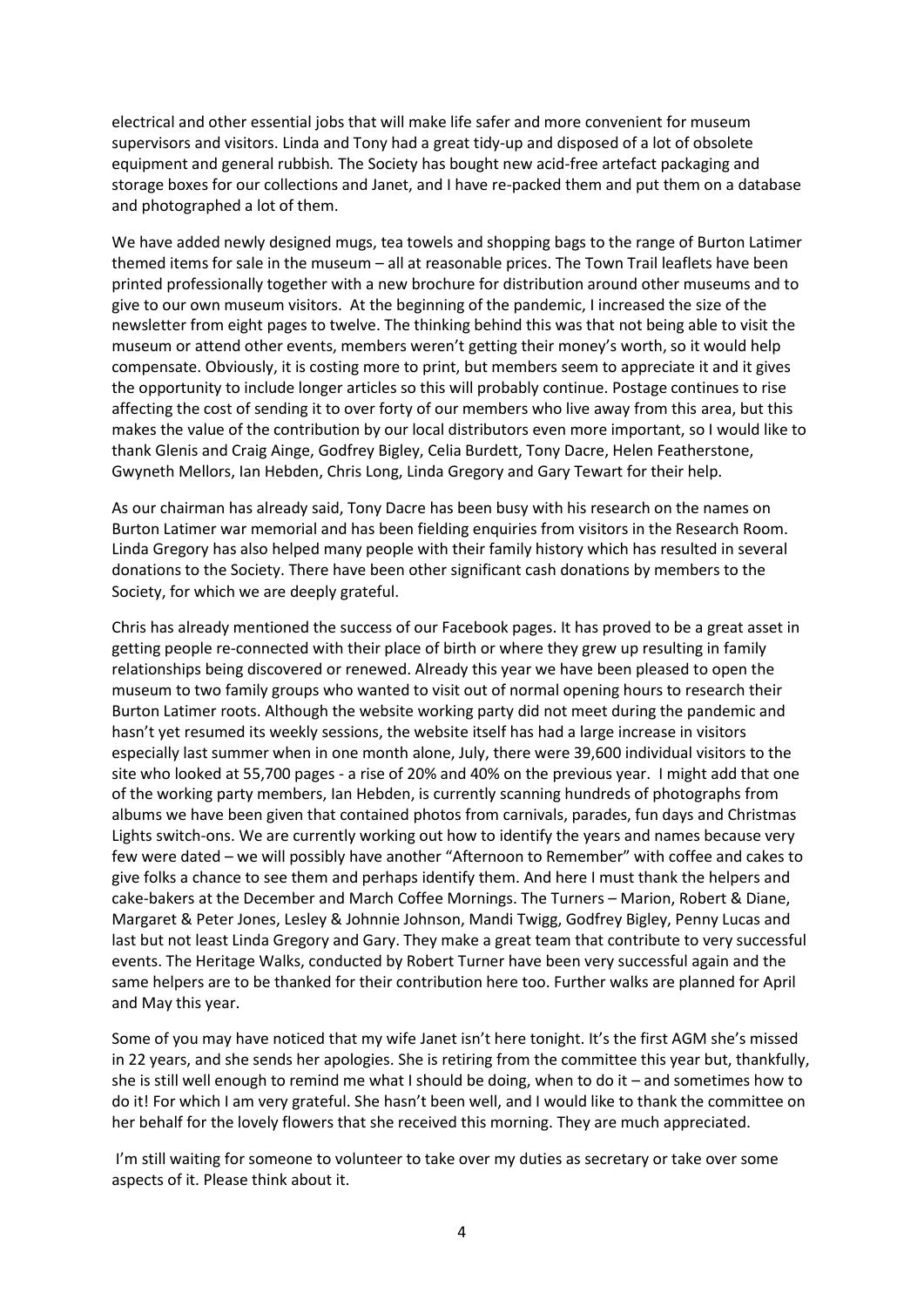#### **Item 6 –Treasurer's Report: -**

Ian Watson presented the following report: -

I am pleased to present the I&E and Financial position of the Society for the year to 31.12.2020 & 2021. You should have a copy of the accounts in front of you and I will expand on the figures where necessary. As we didn't have an AGM last year, I am presenting both years accounts.

Starting with the income side on the left in bold figures: -

Subscriptions and Advance subs are fairly static and reflect that we have an average of 250 members.

The next few items are sales of photos, DVDs, House Histories, tea towels and mugs which have been sold from the museum.

Calendars have continued to be an excellent income for the Society.

Donations are mainly from the collection bottle, but specific donations have been received following family history research undertaken by Linda and Tony.

Events were held which resulted in some good profits.

Covid grants were successfully applied for, and we have received over £28K over the last 2 years.

Sundry Income includes other items that are sold in the Heritage room.

Our income for the 2 years was over £34K.

Now looking at the expenditure on the right-hand side: -

- The first 2 lines show that stationery costs increasing as where postage costs as newsletters have been sent out by post.
- Insurance is necessary!
- Rental for the Civic Centre is a major expense for us and showed an increase in line with our agreement with the Town Council.
- The computer expense reflects the need for maintaining our PCs.
- Sundry expenses include the cost of 2 laptop computers purchased and given to the 2 local schools.
- We purchased stock of calendars, cards and mugs during the 2 years.
- The next item is security costs mainly covering our alarm system.
- The Society made some small purchases of items for display in the museum.
- We used the lockdown period to carry out some essential repairs costing just over £1700 on 2021.
- Expenses were just over £10K for the 2 years so our income exceeded the expenses by more than £24K.
- To finish off with the Financial Position, we started the year 2021with just over £15K and finished with just over £28K. There will be no increase in membership subs.

From the floor Peter Jones asked if the Charity Commission would query if we were holding too much money,

Ian assured the meeting that this would not be a problem.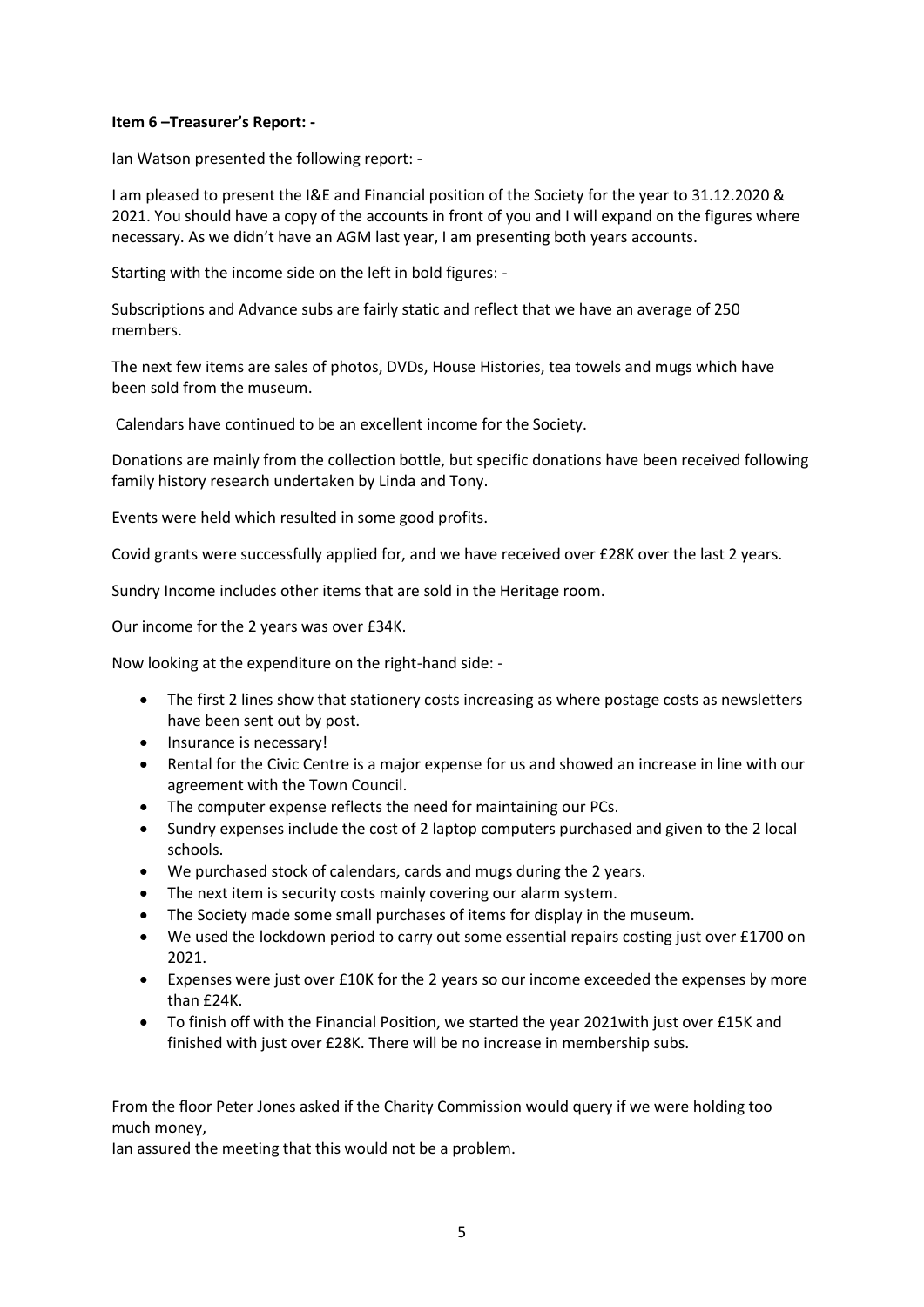Ian also assured the meeting that we do not need to increase the subscriptions this year.

John Meads also commented that we will need to replace the security grills during the coming financial year as they are now difficult to open and close due to their age but are a requirement of our insurer's.

#### **Item 7 –Adoption of Accounts.**

The accounts attached at Appendix A were adopted by the meeting,

Having been proposed by the chairman and seconded by the secretary

#### **Item 8 – Appointment of Honorary Officers**

| <b>Position</b> | <b>Name</b>      | <b>Proposer</b>   | <b>Seconder</b> |
|-----------------|------------------|-------------------|-----------------|
| Chair           | Christopher Long | John Meads        | Godfrey Bigley  |
| Secretary       | John Meads       | Godfrey Bigley    | lan Watson      |
| Treasurer       | lan Watson       | <b>Tony Dacre</b> | John Meads      |

All were elected unanimously

### **NB the committee urgently needs a volunteer to gradually take over the general secretarial duties**

#### **Item 9 – Appointment of the remaining seven members of the Executive Committee.**

It was proposed by Marion Turner, seconded by Margret Jones and agreed unanimously by the meeting that having previously stated their willingness to remain on the committee that the following be reappointed: - Godfrey Bigley, Tony Dacre, Linda Gregory, Ian Hebden, John Peck

Linda Gregory in her absence had nominated Penny Lucas which was seconded by Tony Dacre that Penny Lucas be appointed to the committee. This was and agreed unanimously by the meeting.

This leaves one vacancy on the committee, Godfrey Bigley said, and John Meads agreed that if a willing member comes forward the committee has the power to co-opt them onto the committee.

The Town Council representatives (currently Ruth Groome and Jenny Davis, both also members of the Society) will be appointed at the April Council Meeting.

#### **Item 10 -Any Other Business** -none

**Item 11 – Date of next AGM -** Thursday 16<sup>th</sup> March 2023,

Date of next committee meeting Thursday 21<sup>st</sup> April

Meeting closed at 20.10

| Signed<br>$-$ |  |
|---------------|--|
|---------------|--|

After the meeting refreshments were served by Robert and Marion Turner and then the guest speaker, Paul Cooper, gave a talk "My Life as a Grenadier Guardsman"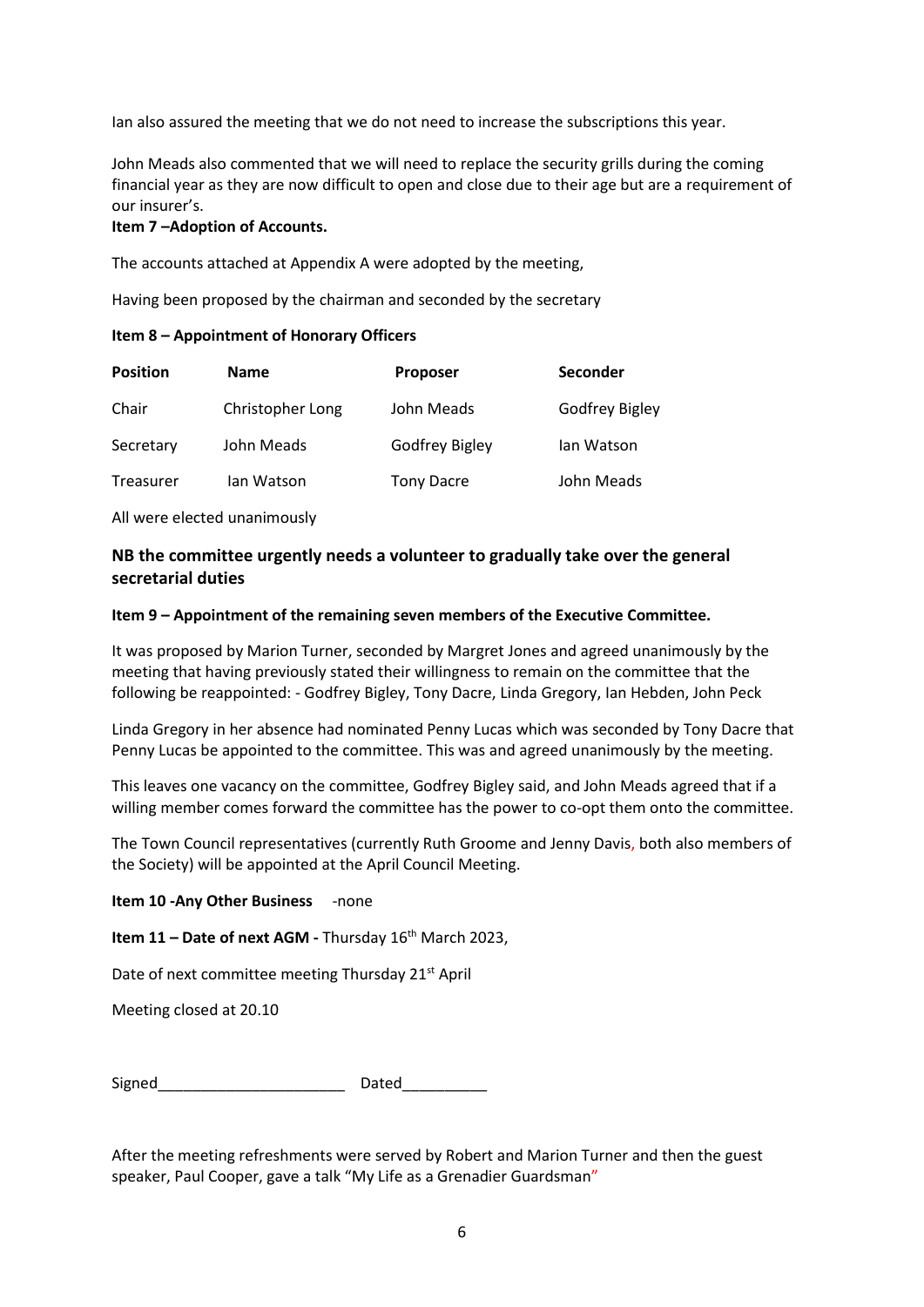## **Appendix A page 1 of 2**

## **Income and Expenditure Account**

## **Year ending 31st December 2021**

| <b>Income</b>                               | 31.12.2021 | 31.12.2020 | <b>Expenditure</b>                            | 31.12.2021 | 31.12.2020 |
|---------------------------------------------|------------|------------|-----------------------------------------------|------------|------------|
|                                             |            |            |                                               |            |            |
|                                             |            |            |                                               |            |            |
| <b>Subscriptions</b>                        | 1383.00    | 1456.00    | <b>Stationery</b>                             | 472.16     | 95.08      |
| <b>Advance Subs.</b>                        | 167.00     | 208.00     | Postage                                       | 371.50     | 185.28     |
| <b>Photo Sales</b>                          | 6.10       | 00         | Insurance                                     | 300.29     | 283.46     |
| <b>DVD &amp; House History Sales</b>        | 63.99      | 10.00      | <b>Civic Centre Rent</b>                      | 1311.36    | 1311.36    |
| <b>Tea Towels Sales</b>                     | 23.00      | 13.50      | <b>Computer Expenses</b>                      | 662.99     | 326.37     |
| <b>China Mugs Sales</b>                     | 17.50      | 00         | <b>Sundries including</b><br>school computers | 1550.24    | 416.66     |
| <b>Calendars sales</b>                      | 255.00     | 160.50     | Cost of goods for sale                        | 734.40     | 00         |
| <b>Donations</b>                            | 312.99     | 946.65     | <b>Security Costs</b>                         | 99.88      | 232.91     |
| <b>Profits from Events</b>                  | 307.20     | 352.95     | <b>Museum Purchases</b>                       | 70.00      | 00         |
| <b>Grant (Covid)</b>                        | 17269.21   | 11334.00   | <b>Museum Maintenance</b>                     | 1709.68    | 00         |
| <b>Sundry Income</b>                        | 175.20     | 56.20      |                                               |            |            |
| <b>Interest</b>                             | 2.47       | 3.56       |                                               |            |            |
| <b>Total income</b>                         | 19982-.66  |            | 14541.36   Total Expenditure                  | 7282.50    | 2851.12    |
| <b>Excess of Expenditure over</b><br>income | 00         | 00         | <b>Excess of Income over</b><br>expenditure   | 12700.16   | 11690.24   |
|                                             | 19982.66   | 14541.36   |                                               | 19982.66   | 14541.36   |